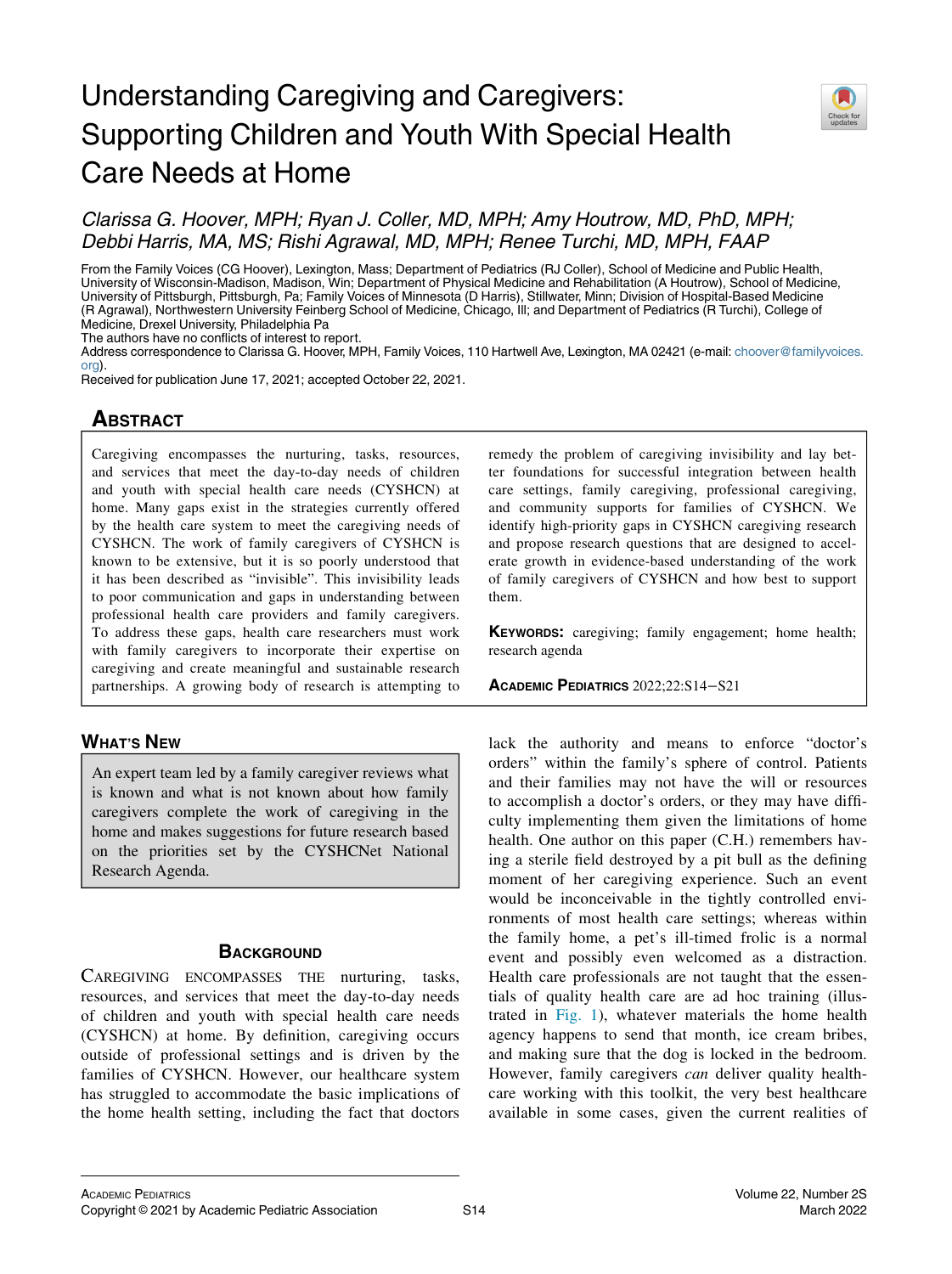<span id="page-1-0"></span>Hüber needle 1. Open reedle package (alon.1e touch<br>inside).<br>2. Open dressing change pockage (don.1e touch inside) touch inside)<br>3. Unwrap gloves (don't touch inside)<br>4. Prep solion flushes, as needed<br>(do not belong in steril field)<br>5. Remove tegaderm and wipe up emla. 6. Put on one sterile glove.<br>7. Flush hüber will saline, holding<br>needle in gloved hand and saline 8. Lay hitter down in sterile bield<br>8. Lay hitter down in sterile bield Sterile bield. 9. Put on other glove. 10, bet out swabs, open, and lay down in sterile field.<br>11. Wipe over port. Start in<br>targeted area and spiral out-not backtracking. Complete with all swaps. 12. Remove tape from needle and fold out wings. 13. Remove needle cover.

Figure 1. Artifact of a family caregiver's training session with a home nurse.

our healthcare system. To improve on what family caregivers already accomplish, we must start by understanding the all-terrain, under-resourced nature of family caregiving in the home setting.

## Current Literature on Caregiving and Caregiving and Caregiving and Caregiving and

1. Family caregivers, by default, play a central, distinguishable role in caring for CYSHCN, and health care systems need to be designed to support that role.

2. CYSHCN and their families are impacted both by general disparities observed across the entire population of CYSHCN, and by intersectional disparities that are observed based on race, ethnicity, income, and living in rural areas.

3. The resilience and contributions of family caregivers are not adequately recognized and leveraged in established approaches for improving CYSHCN outcomes by improving caregiving quality.

As advances in technology continuously improve the clinical outcomes of CYSHCN, more families are quite suddenly inducted into the complex world of medicine. Life often takes on a frenetic pace—one not easily slowed —as families learn to navigate a decisively new culture, while at the same time trying to normalize life at home to integrate health care services and potentially replicate a formal health care setting at home without the staffing support. Family caregivers work across all of the systems, networks, and services that their child connects with, and become highly specialized in providing all of the types of care that their child requires.<sup>[1,](#page-5-0)[2](#page-5-1)</sup> Family caregivers have a personal stake in their child's outcomes across the life-span, through the transition to adulthood and beyond.<sup>[3](#page-5-2)</sup> Recognizing the central importance of this role, the CYSHCN Research Network (CYSHCNet) National Research Agenda, using a family-engaged, multidisciplinary, mixed-methods process, recently identified, "How can the optimal level of home supports (including home healthcare) that a family needs to improve child/family outcomes be determined and achieved?" as a top-priority research need for systems and services serving CYSHCN and their families.<sup>[4](#page-6-0)</sup>

Families in the United States deliver an estimated 1.5 billion hours of health care annually to their CYSHCN at home. The economic impact of this so-called "invisible" system<sup>[5,](#page-6-1)[6](#page-6-2)</sup> represents  $$17.6B$  in associated foregone earnings for these family caregivers. The unmet needs of CYSHCN caregivers are well-established.<sup>[7](#page-6-3)</sup> Caregiving itself is hypothesized to have important effects on the health of caregivers.<sup>[8](#page-6-4)</sup> Caregiving responsibilities for CYSHCN often come with a great sense of isolation and loss of traditional, more familiar supports. Employment and finances can be severely affected<sup>[9](#page-6-5)</sup> because of the demands of caring for the child who may experience frequent hospitalizations, missed school, surgeries and subsequent recovery, or inadequate home health nursing. Families of CYSHCN are more likely to live in poverty and have higher rates of work loss, especially families whose children are more severely affected by their health condition(s). $9,10$  $9,10$  Both mothers and fathers of CYSHCN more frequently report being in fair or poor mental and physical health than the parents of non-CYSHCN.<sup>[10](#page-6-6)</sup> The COVID pandemic of 2020−2022 has brought new visibility to difficult experiences that are commonplace among CYSHCN, including being forced into homeschooling; being homebound; struggling to balance social and educational needs against competing health needs; and inequities in health care quality and outcomes linked to race or ethnicity. The stress of family caregivers can be reduced through supports that address logistical problems and pro-mote connections with peers<sup>[11](#page-6-7)[,12](#page-6-8)</sup> and parent mentors working with Latino and African-American family caregivers have been shown to improve CYSHCN health out-comes<sup>[13](#page-6-9)</sup> and healthcare access.<sup>[14](#page-6-10)</sup>

### **HEALTH DISPARITIES FOR CAREGIVERS OF CYSHCN**

CYSHCN disproportionately are of Black non-Hispanic race, live in homes headed by a single parent, and more commonly experience adverse childhood experiences.<sup>[10,](#page-6-6)[15](#page-6-11)</sup> Among CYSHCN, disability and poor health status are more common for children living in poverty and children of Black non-Hispanic race. $10,16$  $10,16$ CYSHCN are also more likely to have forgone healthcare, and while 49.4% of non-CYSHCN receive care in a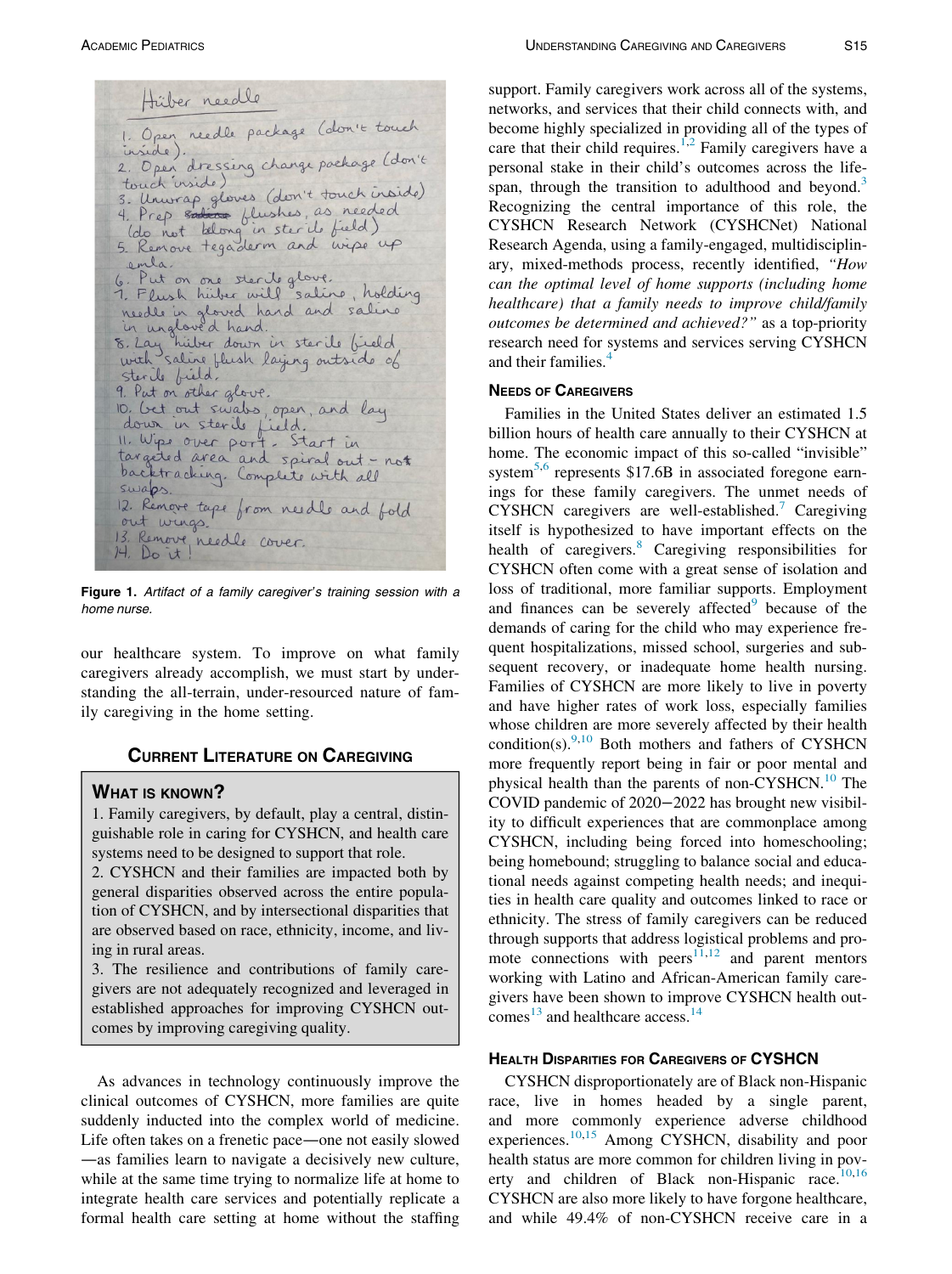medical home, only 42.7% of CYSHCN do.<sup>[10](#page-6-6)</sup> Only 13.9% of CYSHCN receive care in a well-functioning health care system and the more complex their needs, the less likely CYSHCN are to receive healthcare in a well-functioning system.<sup>10</sup> These issues of access to health care are worse for children living in poverty, Black non-Hispanic children, children with medical complexity, and children living in rural areas. $10$  Both health and health care are impacted by inequities in the larger society $17-20$  $17-20$  and understanding the operation of racism within the health care system is an essential step toward understanding and supporting the caregiver role. The AAP policy on racism expresses the urgent need to address the impact of racism across clinical practice, workforce development, public policy, and research. $^{17}$  $^{17}$  $^{17}$  In recognition of these inequities, the CYSHCNet National Research Agenda identified social determinants of health as a key area of research focus (addressed elsewhere in this supplement). The CYSHCNet National Research Agenda also included a question addressing the specific issue of healthcare access and other barriers in rural areas: "How does rurality uniquely affect CYSHCN, and what are effective interventions to support CYSHCN and families living in rural settings?"<sup>[4](#page-6-0)</sup>

Families must practice resilience, leveraging their own particular strengths to respond to the challenges and inequities they encounter in caring for their CYSHCN. Research that casts family caregivers in passive roles (those who are done to rather than those who are doing) allows the amount and complexity of care that families provide to be underestimated or effectively invisible.<sup>[5](#page-6-1),[18](#page-6-14)</sup> This is observed in interventions intended to modify care-giver behavior<sup>[21](#page-6-15)</sup> and in adherence research.<sup>[22,](#page-6-16)[23](#page-6-17)</sup> Where it is studied at all, the work of family caregivers is often styled "caregiving burden," a phrase that some family caregivers argue is belittling to their children and the love that they have for them.<sup>[1](#page-5-0)</sup> A shift away from attempting to quantify all care of CYSHCN as "caregiving burden", towards describing and understanding family caregivers as part of the healthcare workforce, will help us better understand how family caregivers do what they do.<sup>[1](#page-5-0),[24](#page-6-18)–26</sup> For example, one study using this approach found that parents of children with tracheostomies reported issues with both emotional and logistical coping, and said that the training preparing them to take their child home was adequate but needed to be adapted to their individualized needs.<sup>27</sup> Family caregiving requires responding to all crises of all kinds, regardless of whether prior knowledge, evidence base, or established support services are avail-able to help.<sup>1-3[,7](#page-6-3)[,18](#page-6-14)</sup> Medical professionals are more likely to see the instances where this goes badly, requiring professional intervention; whereas, family caregivers need to see, celebrate, and learn from each other's successes.<sup>[11](#page-6-7)</sup> Research topics related to family resilience, addressing stress and burnout, and child thriving are relevant across a wide variety of family circumstances and provide a positive focus on contributions that families make to improve their children's health.<sup>[15,](#page-6-11)[28](#page-6-20)</sup>

## <u>Current Knowledge Gaps (</u>

1. Health systems research lacks a top-level understanding of how family caregivers shape health care delivery systems, including estimates of how much health services rely on family caregivers as part of the health care workforce, and modelling that describes the link between family caregiving and health outcomes for CYSHCN.

2. Research needs to incorporate an understanding of the relationships among family caregiving, professional home-based health services, and services provided in health care settings, and is specifically lacking in family-driven frameworks for evaluating the quality, health outcomes, and success of these relationships for the child, family, and health system.

3. Existing research targeting underserved subcommunities of CYSHCN is sparse, and there is a need for high-quality interventional studies to establish an evidence-base on how best to support family caregivers, particularly people of color and those living in rural areas.

In [Figure 2](#page-3-0), we present a simple schematic for conceptualizing health care services and research based on whether they are family-centered, systems-centered, neither, or both. We use the term "family driven" to signify research that synergizes the best qualities of family-centeredness and systems-centeredness. The definition of "family driven" developed for the US Substance Abuse Mental Health Services Administration states that "family-driven means families have a primary decision making role in the care of their own children as well as the policies and procedures governing care for all children in their community, state, tribe, territory, and nation."[29\(](#page-6-21)p177) This definition expresses that the goals and needs of the CYSHCN and their families should be the driving force shaping integration of pediatric health care systems with family caregiving for CYSHCN.<sup>[18](#page-6-14)[,30,](#page-6-22)[31](#page-6-23)</sup> While family-driven research and literature on caregiving of CYSHCN are expanding in terms of availability and sophistication, we have identified the following gaps that need to be addressed by future CYSHCN research.

The absence of family-driven conceptual models that link family caregiving to the health care system and to child and family health outcomes is an important barrier to developing evidence-based approaches to family caregiving. Research teams need models that accurately depict the relationships between family caregiving and key health outcomes to design effective policies and interventions that support the volume, sophistication, and under-resourced nature of family caregiving at home.<sup>32−[34](#page-6-24)</sup> A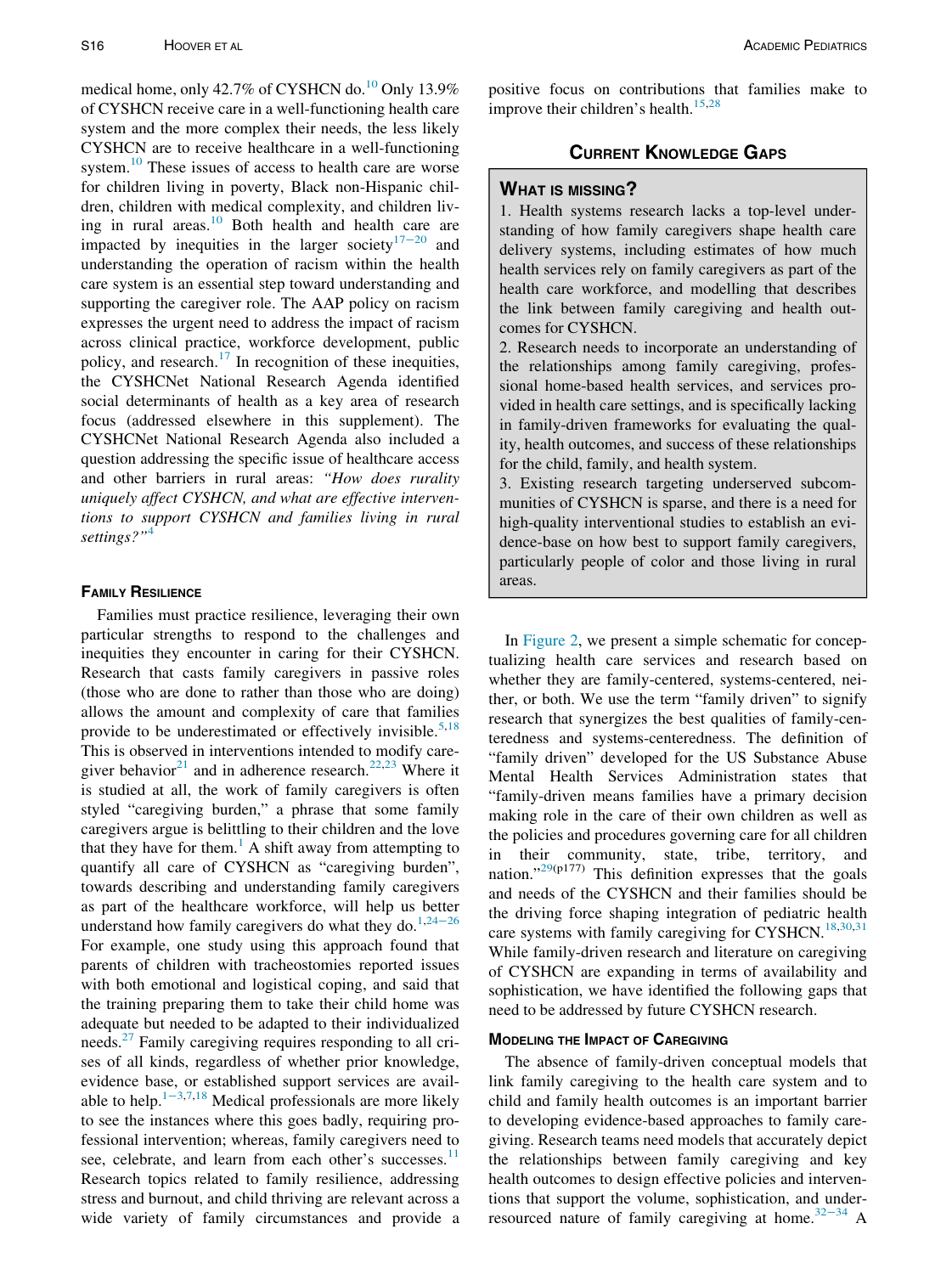<span id="page-3-0"></span>

**Family-centered** 

Figure 2. Family-centeredness and system-centeredness in research.

family-driven model would recognize caregivers as a skilled and motivated workforce, providing the foundation to develop the needed tools to help them plan and conduct their work efficiently, effectively, and safely.<sup>[24](#page-6-18)[,33,](#page-6-25)[34](#page-6-26)</sup> One potential strategy could be to blend well-known health system frameworks from fields such as human factors engineering (for example, the Systems Engineering Initia-tive for Patient Safety<sup>[35](#page-6-27)</sup>) with CYSHCN-specific caregiving frameworks illustrating CYSHCN caregiving processes, experiences, and outcomes.<sup>[3](#page-5-2)[,36](#page-6-28)–38</sup>

# INTEGRATION BETWEEN FAMILY CAREGIVING AND HEALTH<br>CARE SYSTEMS

Central to improving integration between family caregiving and health care systems is a thoughtful approach to integrating systems-centered values and family-centered values into family-driven health care [\(Fig. 2\)](#page-3-0), for example through family-centered assess-ment and measurement.<sup>[30](#page-6-22)[,31](#page-6-23),[39](#page-6-29)</sup> Optimal models of integration with specialists, educational systems, community partners, home health professionals, and insurance companies must be developed and studied.<sup>[31,](#page-6-23)[38](#page-6-30)</sup> Opportunities exist to enhance caregiving capabilities of families with training and improved hospital-to-home transitions as well as by leveraging technology.[30,](#page-6-22)[40](#page-6-31) Egocentric social network analysis offers one set of methods that could be used to synthesize data on how family caregivers blend health care with connections in other domains to meet the needs of their CYSHCN. $41$  Such data should be interpreted with an eye toward understanding diversity as well as towards capturing commonalities to lay a solid foundation for addressing health inequities.

### **CAREGIVING INTERVENTIONS THAT SUPPORT HEALTH EQUITY**

The conditions that children are born into, learn, play, and grow up in are the social determinants of health. These determinants need to be addressed in order for CYSHCN to achieve health equity (the fair and just opportunity to be as healthy as possible).<sup>42</sup> CYSHCN are diverse with intersecting identities.<sup>43</sup> They are not defined by their health conditions alone. Reducing inequities in health care access and disparities in health outcomes requires that upstream factors related to poverty and discrimination are addressed. This means dismantling racist policies and practices within the

health care system while also addressing the impacts of rac-ism on the health of CYSHCN.<sup>[17](#page-6-13)</sup>

The absence of dissemination of programs and services that improve outcomes for children with disabilities and other special health care needs is well-documented. $44,45$  $44,45$ Additional research is needed to determine how best to implement, revise based on unique community needs, and scale-up programs and approaches that work. The lack of dissemination and implementation of known strategies<sup>[2,](#page-5-1)[14](#page-6-10)[,20](#page-6-33)[,46](#page-7-4)−48</sup> to address disparities (including racism) and contextual barriers (including rurality) encountered by family caregivers in accomplishing their work is part of a larger pattern that impacts CYSHCN in general, underserved communities in general, and most particularly the intersection of the two. For example, rapid uptake of telehealth during the COVID pandemic simultaneously demonstrated the rising potential of technology to improve services for CYSHCN, raised serious concerns about disparities caused by the digital divide, and begged the question of why we had not accomplished more with telehealth sooner. $48,49$  $48,49$  Telehealth can keep family caregivers connected with home nursing services,  $50$  maintain sophisticated monitoring of CYSHCN at home, improve access to services based in health care settings, and reduce unplanned hospitalizations.<sup>[49](#page-7-6)</sup> However, interventional research will need to incorporate evidence-based lessons on health equity to make sure that innovative applications of telehealth are equitable, adaptable, and effective.<sup>[48](#page-7-5)</sup>

## RECOMMENDATIONS FOR FUTURE RESEARCH

1. How can we model the interaction between health care providers, professional caregivers, and family caregiving to accurately reflect the roles and labor fulfilled by family caregivers, while honoring the cultural diversity of CYSHCN and their families and supporting health equity?

2. What are the relative impacts of different elements of the model developed for the previous question, and does quantifying these impacts provide validation for translating the model into practice?

3. What are effective, equitable, family-driven interventions to improve outcomes for CYSHCN by better supporting family caregivers in their caregiving tasks?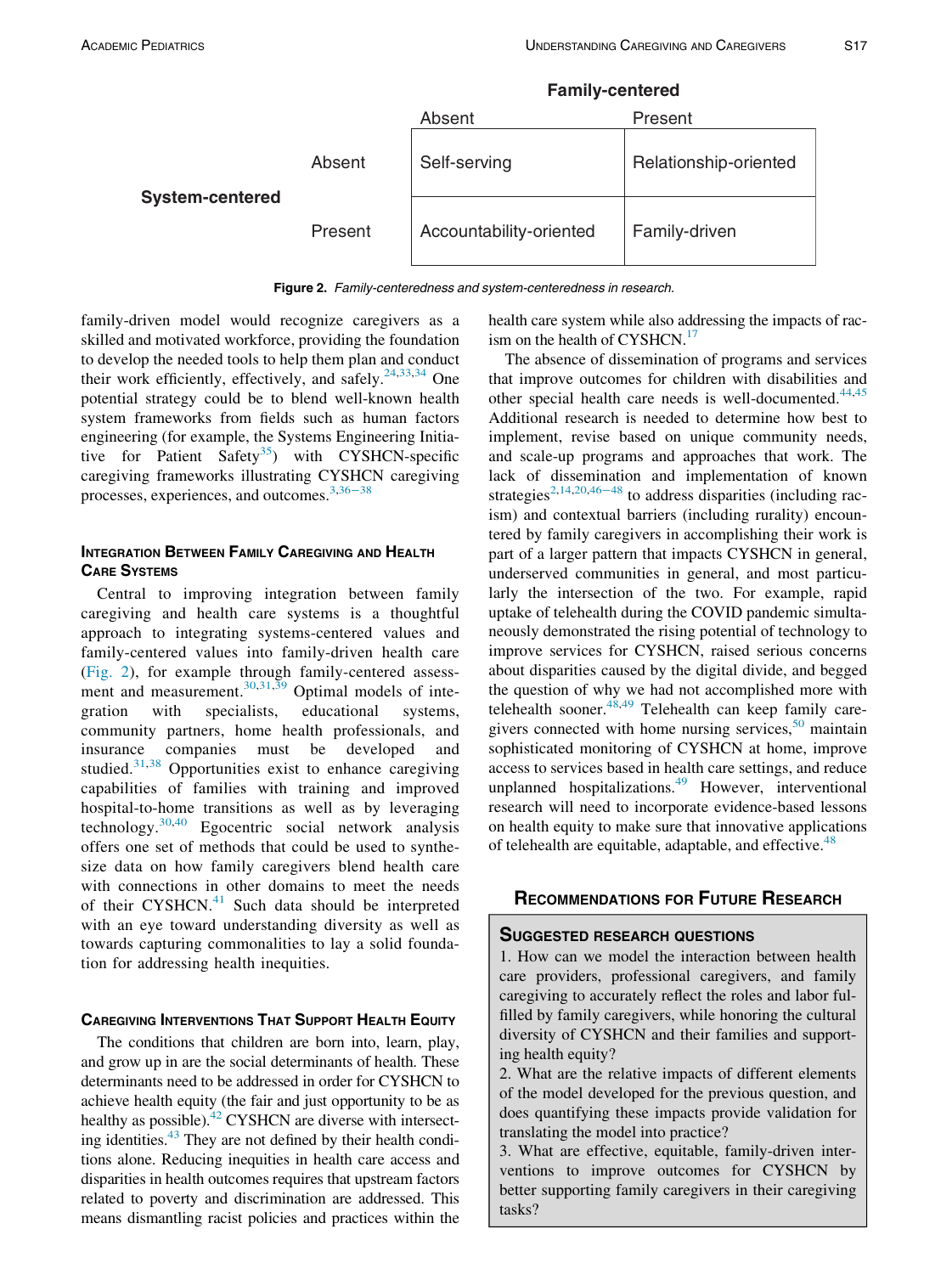The "invisibility" of the work of caregiving is the result of widespread social factors as well as methodological factors within CYSHCN research. While we recommend some specific directions for research below, we note that a broader shift toward family-driven health care and research will be essential to the subsequent uptake and impact of any findings resulting from this research.

All of these projects, and the projects suggested in other articles in this supplement, should be carried out working with youth and family partners, and with the intent of being family driven.

1. Develop a conceptual model of caregiving that acknowledges the volume, sophistication, connections, and resources needed to care for CYSHCN at home. The model should define the roles of family caregivers in association with health care settings, in-home professional caregivers, and other professional and informal supports, and with the changing role of CYSHCN in their own care as they mature. This model must also depict the relationship between caregiving and key child and family health and well-being outcomes, accounting for social determinants of health and health inequities.

- Specific aim: Rigorously design and validate a familydriven conceptual model of caregiving for CYSHCN in home and community settings. This model would reframe the notion of "caregiver" from one that is health-system-centered to one that is a more holistic and accurate representation of home life.
- Approach: Group Concept Mapping involving a large and diverse group of national stakeholders will depict a consensus set of concepts (and their connections) that represent caregiving for CYSHCN in home and community settings. A systematic literature review of studies involving conceptual models that represent family caregiving can inform model refinement while highlighting key advancements from this study. Finally, qualitative analyses of care maps developed during delivery of services (see Kuo et  $al^2$  $al^2$ ) and of rigorously conducted focus groups with diverse stakeholders would further refine and validate the group concept mapping and literature review results. The final product will be a conceptual model reflecting the consensus of CYSHCN, their families, and key stakeholders.
- Feasibility to conduct: These studies can be conducted rapidly, and they are routinely used to develop conceptual models and depict model relationships. Engagement with many stakeholders, likely through key stakeholder organizations (for example, Family Voices, American Academy of Pediatrics) will be necessary.
- Implications: To date, research progress is hampered by the absence of an accurate, comprehensive, prevailing theory of caregiving for CYSHCN in the home and community. Creating this model is an essential step to design the most relevant and high-impact studies to improve the health of CYSHCN going forward.

2. Quantify the relationships and paths of this conceptual model, uncovering relative contributions of model elements on key CYSHCN health outcomes using social network analysis. We assume that the conceptual model for CYSHCN caregiving outlined above will hypothesize how the interaction between health care providers, professional caregivers, and family caregivers involved in a child's life has direct links to key CYSHCN health outcomes.

- Specific aim and hypothesis: Validate structures of the social networks of CYSHCN associated with healthrelated quality of life and family trust in health care systems. Researchers will test the hypotheses suggested by the caregiving model with better healthrelated quality of life for the child and higher trust and better relationships between family caregivers and health care professionals.
- Approach: Cross-sectional survey of a national sample of families of CYSHCN oversampled to maximize diversity and redress health inequities. The survey could integrate questions that characterize the people and resources in the CYSHCN's social network, as well as evaluate the CYSHCN's health-related quality of life and family trust in key aspects of the health care system. The survey instrument will also collect data on other constructs from the model as well as important demographic and clinical covariates. Analyses will determine whether the observed variables reliably reflect the model's latent constructs with confirmatory factor analysis. This study will also reveal the specific variables representing the conceptual model constructs, and those significantly associated with health-related quality of life outcomes and family trust in the health care system.
- Feasibility to conduct: Although survey data is a feasible approach to conduct this type of analysis, achieving high response rates and a nationally diverse sample is challenging. If this type of data collection was integrated into existing large-scale data collection efforts with families of CYSHCN, this study would be substantially more feasible. Alternatively, smaller scale surveys targeting specific aspects of the caregiving model could implement a piecemeal approach to validating the model as a whole while examining its applications in specific diverse communities.
- Implications: Studies of this type provide important validation to theory-driven conceptual models. Additionally, using large samples to identify the latent constructs from a conceptual model can generate useful tools for future research, for example, questionnaires and scales that reliably and validly represent the concepts from the model. Finally, by quantifying the prevalence of given concepts and their relative influence on key outcomes, stakeholders can design interventions and advocate for policies that promise to have the highest impact.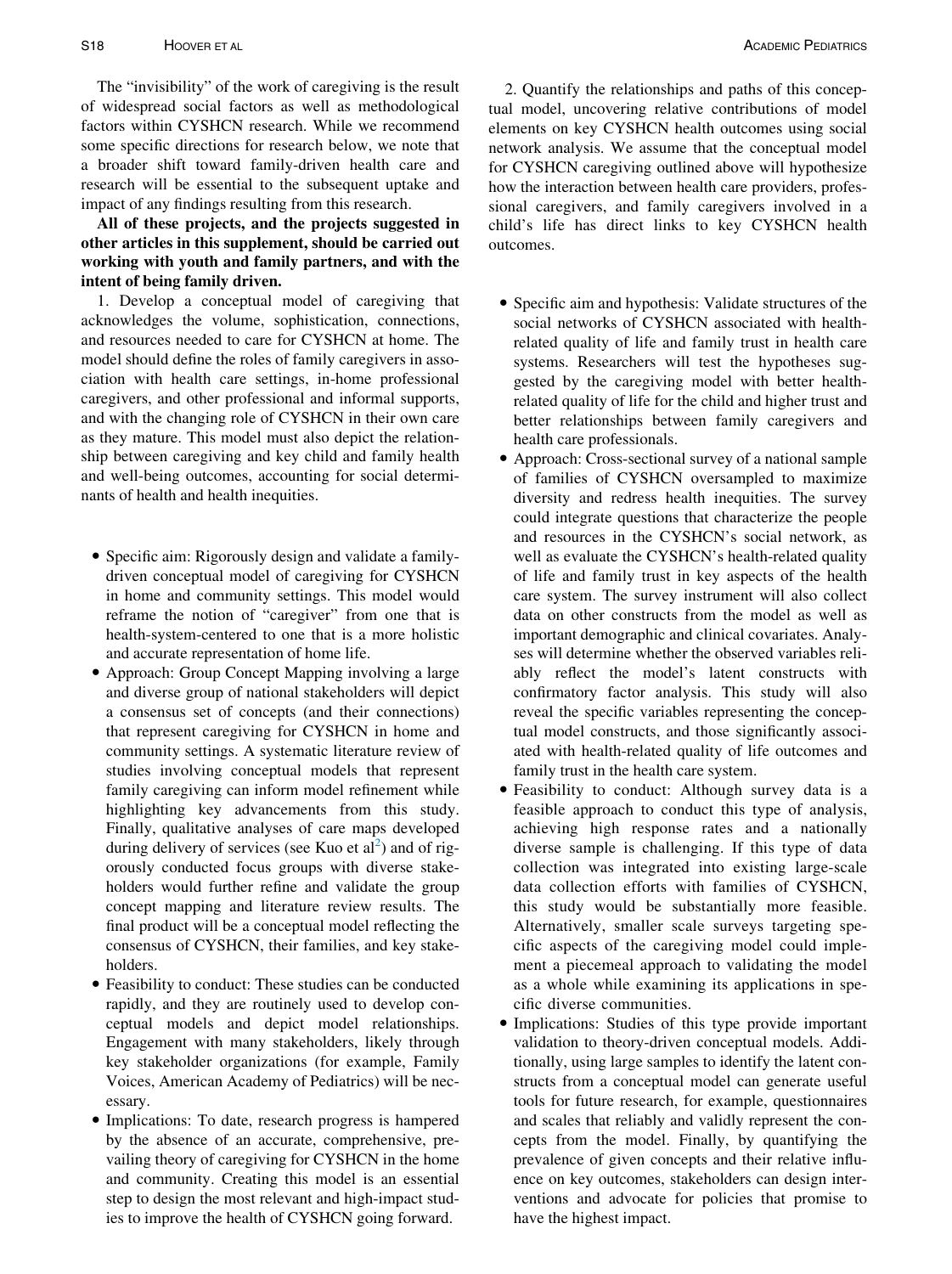3. Approaches for remedying health inequities by supporting the work of diverse family caregivers need backing from a strong evidence base. Many of these approaches will ultimately prove generalizable to CYSHCN as a whole, with communities of color, rural communities, and other communities impacted by health inequities driving the innovations that will shape the future of caregiving for CYSHCN. Modelling and social network analysis, as described above, may help identify the most promising interventions to pursue within the existing body of interventional research relating to caregiving for CYSHCN.

- Specific aim: Determine the efficacy and effectiveness of interventions that support the work of diverse family caregivers. Test the impact of the interventions on health-related quality of life and family trust in health care systems among CYSHCN and their families.
- Approach: Intervention development will draw on approaches that are promising but do not have proven efficacy within a particular community. These may include innovative strategies originating from within the community, widely used strategies that have not been successfully adapted to the community, or blends of the two. Studies will be completed as randomized, controlled trial at multiple sites and will incorporate adaptive components (such as revising materials at each site based on input from a local Advisory Council). The study evaluates the intervention's impact on health-related quality of life and family trust in health care systems among rural CYSHCN.
- Feasibility to conduct: Clinical trials are challenging and time-consuming to implement; however, they provide high-quality evidence. Flores et al have demonstrated that relatively small clinical trials can yield statistically significant results with the potential to impact racially and ethnically diverse CYSHCN.<sup>[13,](#page-6-9)[14](#page-6-10)</sup>
- Implications: Most research among CYSHCN is observational and yields relatively low-quality evidence. Well-designed experimental studies are critically needed to help families, clinicians, policymakers, and researchers understand where to invest time and energy. Experimental studies should build on existing qualitative and small-scale quantitative work to maximize impact for communities of color, rural communities, and other communities affected by health inequities.

<span id="page-5-2"></span><span id="page-5-1"></span><span id="page-5-0"></span>Partnerships with diverse family partners are the key to developing an evidence base that is relevant to family caregivers and the full spectrum of CYSHCN. Specifically, we have proposed family-engaged research to develop a conceptual model of CYSHCN caregiving and its role within the health care system, validation of this model that includes quantifying the contributions of different aspects of the model to the overall wellbeing of CYSHCN, and interventional research to determine the

effectiveness of specific mechanisms for supporting diverse family caregivers of CYSHCN. By uncovering the essential caregiving constructs from the perspective of an inclusive group of stakeholders, researchers will be able to quantify the various relationships within the conceptual model and design and test theoretically grounded interventions. Interventions rooted in such a model, and targeting suspected inflection points within the model, will be substantially more likely to succeed. Moreover, defining the parameters of the currently invisible health care delivery system run by families in their homes and communities is an important contribution of this effort. Additional impacts include more successful and equitable dissemination of evidence-based practices for home-based health care; better general understanding of the role of family caregivers leading to higher levels of confidence in this role for both family caregivers and health care professionals; and reduced conflict between family caregivers and health care professionals leading in turn to reduced stress for family caregivers. This work will advance health care systems toward recognizing and supporting family caregivers as valued and contributing members of the health care workforce and improve the quality of health care and health outcomes for children with CYSHCN.

This program is supported by the Health Resources and Services Administration (HRSA) of the U.S. Department of Health and Human Services (HHS) under UA6MC31101 Children and Youth with Special Health Care Needs Research Network. The content and conclusions are those of the authors and should not be construed as the official position or policy of, nor should any endorsements be inferred by HRSA, HHS, and the U.S. Government.

Financial statement: Funded by a grant from the Lucile Packard Foundation for Children's Health, Palo Alto, California.

LPFCH funding: Support for this work was provided by the Lucile Packard Foundation for Children's Health's Program for Children with Special Health Care Needs. We invest in creating a more efficient system that ensures high-quality, coordinated, family-centered care to improve health outcomes for children and enhance quality of life for families. The views presented here are those of the authors and do not reflect those of the Foundation or its staff.

This paper is part of a supplement supported by the Health Resources and Services Administration (HRSA) of the U.S. Department of Health and Human Services (HHS) and the Lucile Packard Foundation for Children's Health's Program for Children with Special Health Care Needs.

### **REFERENCES**

- 1. Coleman C. Not just along for the ride: families are the engine that drives pediatric home health care. Health Affairs. Published April 18, 2019. Accessed August 26, 2020. Available at: [https://www.](https://www.healthaffairs.org/do/10.1377/hblog20190415.172668/full/) [healthaffairs.org/do/10.1377/hblog20190415.172668/full/](https://www.healthaffairs.org/do/10.1377/hblog20190415.172668/full/).
- 2. Kuo DZ, McAllister JW, Rossignol L, et al. Care coordination for children with medical complexity: whose care is it, anyway? Pediatrics. 2018;141(suppl 3):S224–S232. [https://doi.org/10.1542/peds.](https://doi.org/10.1542/peds.<?A3B2 re 3j?>2017-1284G) [2017-1284G.](https://doi.org/10.1542/peds.<?A3B2 re 3j?>2017-1284G)
- 3. Abebe E, Scanlon MC, Lee KJ, et al. What do family caregivers do when managing medications for their children with medical complexity? Appl Ergon. 2020;87:103108. [https://doi.org/10.1016/j.](https://doi.org/10.1016/j.apergo.2020.103108) [apergo.2020.103108.](https://doi.org/10.1016/j.apergo.2020.103108)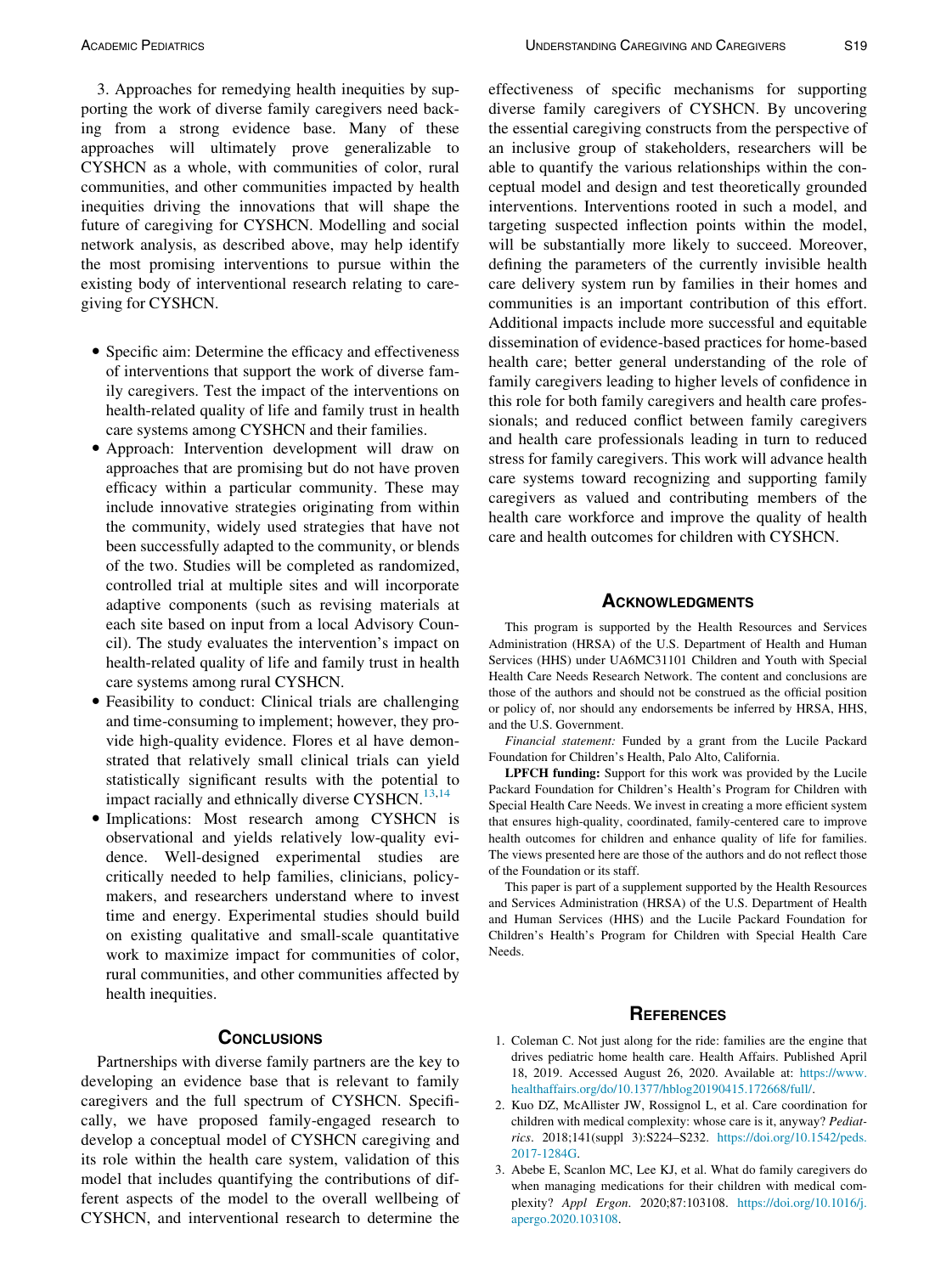- <span id="page-6-0"></span>4. Coller RJ, Berry JG, Kuo DZ, et al. Health system research priorities for children and youth with special health care needs. Pediatrics. 2020;145. <https://doi.org/10.1542/peds.2019-0673>.
- <span id="page-6-17"></span><span id="page-6-16"></span><span id="page-6-1"></span>5. Gorman RK, Wellbeloved-Stone CA, Valdez RS. Uncovering the invisible patient work system through a case study of breast cancer self-management. Ergonomics. 2018;61:1575–1590. [https://doi.org/](https://doi.org/10.1080/00140139.2018.1503339) [10.1080/00140139.2018.1503339.](https://doi.org/10.1080/00140139.2018.1503339)
- <span id="page-6-18"></span><span id="page-6-2"></span>6. Arno PS, Levine C, Memmott MM. The economic value of informal caregiving: President Clinton's proposal to provide relief to family caregivers opens a long-overdue discussion of this "invisible" health care sector. Health Aff (Millwood). 1999;18:182–188. [https://doi.](https://doi.org/10.1377/hlthaff.18.2.182) [org/10.1377/hlthaff.18.2.182](https://doi.org/10.1377/hlthaff.18.2.182).
- <span id="page-6-3"></span>7. Kuo DZ, Cohen E, Agrawal R, et al. A national profile of caregiver challenges among more medically complex children with special health care needs. Arch Pediatr Adolesc Med. 2011;165:1020–1026. [https://doi.org/10.1001/archpediatrics.2011.172.](https://doi.org/10.1001/archpediatrics.2011.172)
- <span id="page-6-4"></span>8. Cohn LN, Pechlivanoglou P, Lee Y, et al. Health outcomes of parents of children with chronic illness: a systematic review and meta-analysis. J Pediatr. 2020;218:166–177.e2. [https://doi.org/](https://doi.org/10.1016/j.jpeds.2019.10.068) [10.1016/j.jpeds.2019.10.068.](https://doi.org/10.1016/j.jpeds.2019.10.068)
- <span id="page-6-19"></span><span id="page-6-5"></span>9. Okumura MJ, Van Cleave J, Gnanasekaran S, et al. Understanding factors associated with work loss for families caring for CSHCN. Pediatrics. 2009;124(suppl 4):S392–S398. [https://doi.org/10.1542/](https://doi.org/10.1542/peds.2009-1255J) [peds.2009-1255J.](https://doi.org/10.1542/peds.2009-1255J)
- <span id="page-6-21"></span><span id="page-6-20"></span><span id="page-6-6"></span>10. Child and Adolescent Health Measurement Initiative. 2017-2018 National Survey of Children's Health (NSCH) data query. Data Resource Center for Child and Adolescent Health supported by the U.S. Department of Health and Human Services, Health Resources and Services Administration (HRSA), Maternal and Child Health Bureau (MCHB). Accessed August 26, 2020. Available at: [www.](http://www.childhealthdata.org) [childhealthdata.org](http://www.childhealthdata.org).
- <span id="page-6-22"></span><span id="page-6-7"></span>11. DeHoff BA, Staten LK, Rodgers RC, et al. The role of online social support in supporting and educating parents of young children with special health care needs in the United States: a scoping review. J Med Internet Res. 2016;18:e6722. [https://doi.](https://doi.org/10.2196/jmir.6722) [org/10.2196/jmir.6722.](https://doi.org/10.2196/jmir.6722)
- <span id="page-6-24"></span><span id="page-6-23"></span><span id="page-6-8"></span>12. Edelstein H, Schippke J, Sheffe S, et al. Children with medical complexity: a scoping review of interventions to support caregiver stress. Child Care Health Dev. 2017;43:323–333. [https://doi.org/](https://doi.org/10.1111/cch.12430) [10.1111/cch.12430.](https://doi.org/10.1111/cch.12430)
- <span id="page-6-25"></span><span id="page-6-9"></span>13. Flores G, Bridon C, Torres S, et al. Improving asthma outcomes in minority children: a randomized, controlled trial of parent mentors. Pediatrics. 2009;124:1522–1532. [https://doi.org/10.1542/](https://doi.org/10.1542/peds.2009-0230) [peds.2009-0230.](https://doi.org/10.1542/peds.2009-0230)
- <span id="page-6-26"></span><span id="page-6-10"></span>14. Flores G, Lin H, Walker C, et al. Parent mentors and insuring uninsured children: a randomized controlled trial. Pediatrics. 2016;137: e20153519. [https://doi.org/10.1542/peds.2015-3519.](https://doi.org/10.1542/peds.2015-3519)
- <span id="page-6-27"></span><span id="page-6-11"></span>15. Mattson G, Kuo DZ, Committee on Psychosocial Aspects of Child and Family Health, Council on Children with Disabilities. Psychosocial factors in children and youth with special health care needs and their families. Pediatrics. 2019;143:e20183171. [https://doi.org/](https://doi.org/10.1542/peds.2018-3171) [10.1542/peds.2018-3171](https://doi.org/10.1542/peds.2018-3171).
- <span id="page-6-28"></span><span id="page-6-12"></span>16. Houtrow AJ, Larson K, Olson LM, et al. Changing trends of childhood disability, 2001-2011. Pediatrics. 2014;134:530–538. [https://](https://doi.org/10.1542/peds.2014-0594) [doi.org/10.1542/peds.2014-0594](https://doi.org/10.1542/peds.2014-0594).
- <span id="page-6-13"></span>17. Trent M, Dooley DG, Dougé J, et al. The impact of racism on child and adolescent health. Pediatrics. 2019;144:e20191765. [https://doi.](https://doi.org/10.1542/peds.2019-1765) [org/10.1542/peds.2019-1765.](https://doi.org/10.1542/peds.2019-1765)
- <span id="page-6-30"></span><span id="page-6-14"></span>18. Mitchell SE, Laurens V, Weigel GM, et al. Care transitions from patient and caregiver perspectives. Ann Fam Med. 2018;16:225– 231. <https://doi.org/10.1370/afm.2222>.
- <span id="page-6-31"></span><span id="page-6-29"></span>19. NICHQ. How health care systems can isolate women. Accessed August 27, 2020. Available at: [https://www.nichq.org/insight/how](https://www.nichq.org/insight/how-health-care-systems-can-isolate-women)[health-care-systems-can-isolate-women.](https://www.nichq.org/insight/how-health-care-systems-can-isolate-women)
- <span id="page-6-33"></span><span id="page-6-32"></span>20. Valdez RS, Gibbons MC, Siegel ER, et al. Designing consumer health IT to enhance usability among different racial and ethnic groups within the United States. Health Technol. 2012;2:225–233. <https://doi.org/10.1007/s12553-012-0031-6>.
- <span id="page-6-15"></span>21. Ugalde A, Gaskin CJ, Rankin NM, et al. A systematic review of cancer caregiver interventions: appraising the potential for

implementation of evidence into practice. Psychooncology. 2019;28:687–701. [https://doi.org/10.1002/pon.5018.](https://doi.org/10.1002/pon.5018)

- 22. Hunt KJ, May CR. Managing expectations: cognitive authority and experienced control in complex healthcare processes. BMC Health Serv Res. 2017;17:459. <https://doi.org/10.1186/s12913-017-2366-1>.
- 23. Vermeire E, Hearnshaw H, Royen PV, et al. Patient adherence to treatment: three decades of research. A comprehensive review. J Clin Pharm Ther. 2001;26:331–342. [https://doi.org/10.1046/j.1365-](https://doi.org/10.1046/j.1365-2710.2001.00363.x) [2710.2001.00363.x](https://doi.org/10.1046/j.1365-2710.2001.00363.x).
- 24. Boehmer KR, Abu Dabrh AM, Gionfriddo MR, et al. Does the chronic care model meet the emerging needs of people living with multimorbidity? A systematic review and thematic synthesis. Virgili G, ed. PLOS One. 2018;13:e0190852. [https://doi.org/10.1371/jour](https://doi.org/10.1371/journal.pone.0190852)[nal.pone.0190852.](https://doi.org/10.1371/journal.pone.0190852)
- 25. Moen P, DePasquale N. Family care work: a policy-relevant research agenda. Int J Care Caring. 2017;1:45–62. [https://doi.org/](https://doi.org/10.1332/239788217X14866284542346) [10.1332/239788217X14866284542346.](https://doi.org/10.1332/239788217X14866284542346)
- 26. Romley JA, Shah AK, Chung PJ, et al. Family-provided health care for children with special health care needs. Pediatrics. 2017;139: e20161287. <https://doi.org/10.1542/peds.2016-1287>.
- 27. Mai K, Davis RK, Hamilton S, et al. Identifying caregiver needs for children with a tracheostomy living at home. Clin Pediatr (Phila). 2020;59:1169–1181. [https://doi.org/10.1177/0009922820941209.](https://doi.org/10.1177/0009922820941209)
- 28. Bethell CD, Gombojav N, Whitaker RC. Family resilience and connection promote flourishing among US children, even amid adversity. Health Aff (Millwood). 2019;38:729–737. [https://doi.org/](https://doi.org/10.1377/hlthaff.2018.05425) [10.1377/hlthaff.2018.05425.](https://doi.org/10.1377/hlthaff.2018.05425)
- 29. [Spencer SA, Blau GM, Mallery CJ. Family-driven care in America:](http://refhub.elsevier.com/S1876-2859(21)00529-5/sbref0029) more than a good idea. [J Can Acad Child Adolesc Psychiatry](http://refhub.elsevier.com/S1876-2859(21)00529-5/sbref0029). [2010;19:176–181.](http://refhub.elsevier.com/S1876-2859(21)00529-5/sbref0029)
- 30. Council on Children with Disabilities. Medical Home Implementation Project Advisory Committee. Patient- and family-centered care coordination: a framework for integrating care for children and youth across multiple systems. Pediatrics. 2014;133:e1451–e1460. [https://doi.org/10.1542/peds.2014-0318.](https://doi.org/10.1542/peds.2014-0318)
- 31. McAllister JW. [Plan of care development team](http://refhub.elsevier.com/S1876-2859(21)00529-5/sbref0031). Lucile Packard [Foundation for Children's Health; 2014:58.](http://refhub.elsevier.com/S1876-2859(21)00529-5/sbref0031)
- 32. Boehmer KR, Gionfriddo MR, Rodriguez-Gutierrez R, et al. Patient capacity and constraints in the experience of chronic disease: a qualitative systematic review and thematic synthesis. BMC Fam Pract. 2016;17:127. [https://doi.org/10.1186/s12875-016-0525-9.](https://doi.org/10.1186/s12875-016-0525-9)
- 33. Leventhal H, Phillips LA, Burns E. The Common-Sense Model of Self-Regulation (CSM): a dynamic framework for understanding illness self-management. J Behav Med. 2016;39:935–946. [https://doi.](https://doi.org/10.1007/s10865-016-9782-2) [org/10.1007/s10865-016-9782-2](https://doi.org/10.1007/s10865-016-9782-2).
- 34. Tanenbaum ML, Leventhal H, Breland JY, et al. Successful selfmanagement among non-insulin-treated adults with Type 2 diabetes: a self-regulation perspective. Diabet Med. 2015;32:1504–1512. <https://doi.org/10.1111/dme.12745>.
- 35. Carayon P, Wooldridge A, Hoonakker P, et al. SEIPS 3.0: Humancentered design of the patient journey for patient safety. Appl Ergon. 2020;84: 103033. [https://doi.org/10.1016/j.apergo.2019.103033.](https://doi.org/10.1016/j.apergo.2019.103033)
- 36. Raina P, O'Donnell M, Schwellnus H, et al. Caregiving process and caregiver burden: conceptual models to guide research and practice. BMC Pediatr. 2004;4:1. [https://doi.org/10.1186/1471-2431-4-1.](https://doi.org/10.1186/1471-2431-4-1)
- 37. Doyle C, Buckley S. An account of nursing a child with complex needs in the home. Nurs Child Young People. 2012;24:19–22. [https://doi.org/10.7748/ncyp2012.06.24.5.19.c9141.](https://doi.org/10.7748/ncyp2012.06.24.5.19.c9141)
- 38. [Whitmore KE. The concept of respite care.](http://refhub.elsevier.com/S1876-2859(21)00529-5/sbref0038) Nurs Forum (Auckl). [2017;52:8.](http://refhub.elsevier.com/S1876-2859(21)00529-5/sbref0038)
- 39. Wells N, Partridge L. Families are key in improving quality. Acad Pediatr. 2011;11:S85–S86. <https://doi.org/10.1016/j.acap.2011.01.005>.
- 40. Foster CC, Agrawal RK, Davis MM. Home health care for children with medical complexity: workforce gaps, policy, and future directions. Health Aff (Millwood). 2019;38:987–993. [https://doi.org/](https://doi.org/10.1377/hlthaff.2018.05531) [10.1377/hlthaff.2018.05531.](https://doi.org/10.1377/hlthaff.2018.05531)
- 41. Burgette JM, Rankine J, Culyba AJ, et al. Best practices for modeling egocentric social network data and health outcomes. HERD Health Environ Res Des J. Published online May 11. 2021: 19375867211013772. <https://doi.org/10.1177/19375867211013772>.